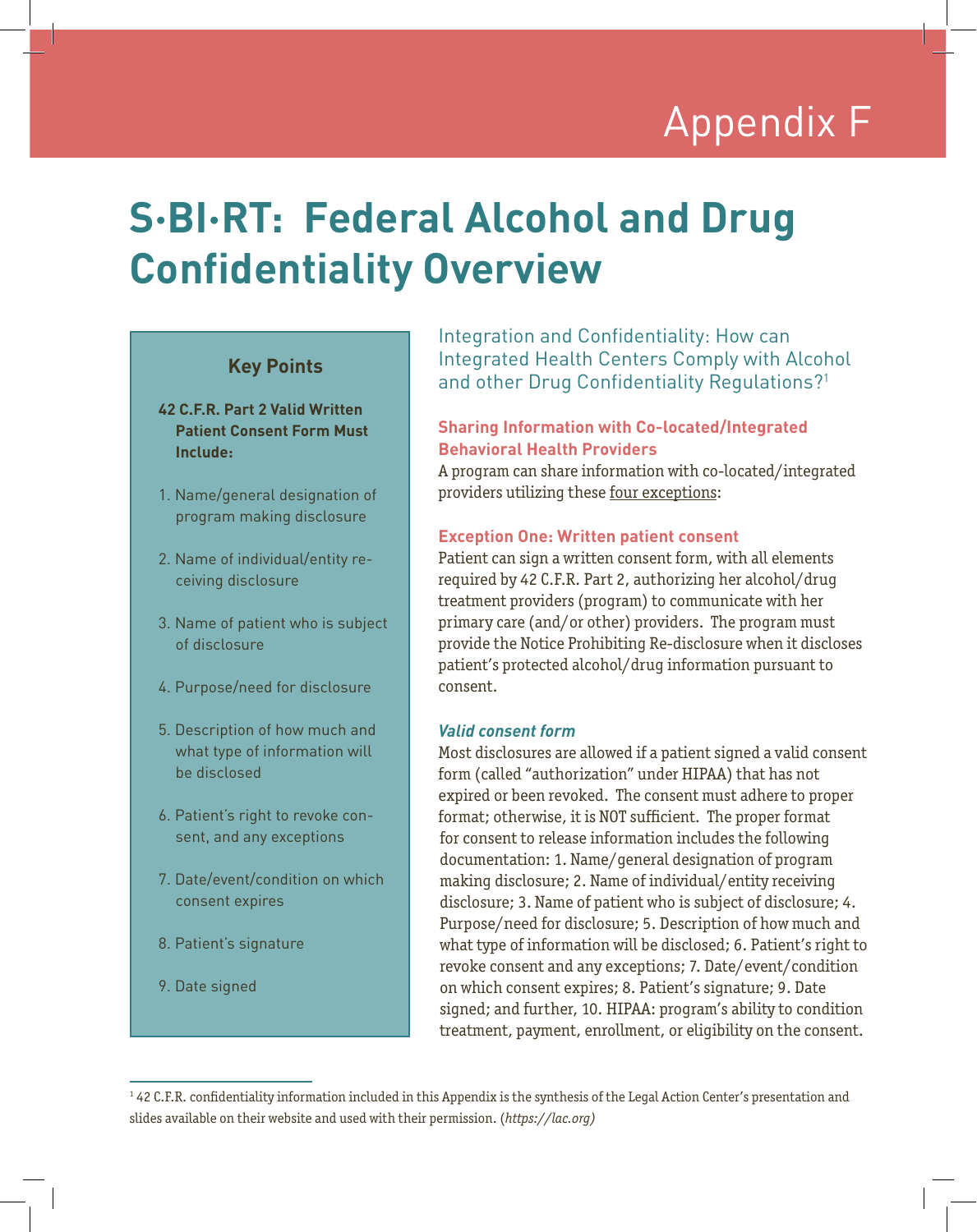# Appendix F

#### *Minors and Consent*

Both HIPAA and 42 C.F.R. Part 2 leave the issue of who is a minor and whether a minor can obtain health care or alcohol/drug treatment without parental consent entirely to State law. However, under 42 C.F.R. Part 2, the program must always obtain a minor's consent for disclosure, and must also obtain parental consent for disclosure *only* if State law requires parental consent to treatment. *In NH, youth aged 12 and older can seek treatment for substance use disorders without parental consent.* 

#### *Prohibition on Re-disclosure*

Any disclosure made pursuant to written patient consent must be accompanied by a written statement that the information disclosed is protected by Federal law and that the recipient may not disclose it further unless permitted by the regulations. This is true even for verbal disclosures. This language is dictated by regulations:

*"This information has been disclosed to you from records protected by Federal confidentiality rules (42 CFR part 2). The Federal rules prohibit you from making any further disclosure of this information unless further disclosure is expressly permitted by the written consent of the person to whom it pertains or as otherwise permitted by 42 CFR part 2. A general authorization for the release of medical or other information is NOT sufficient for this purpose. The Federal rules restrict any use of the information to criminally investigate or prosecute any alcohol or drug abuse patient." (42 CFR § 2.32)*

#### **Exception Two: Internal Communications**

Programs covered by 42 C.F.R. Part 2 may disclose information without patient consent to an entity with administrative control over the program, to the extent the recipient needs the information in connection with providing alcohol/drug services. The "entity with administrative control" could include, for example, a records or billing department of a general medical facility. Information may also be disclosed to other program staff but only to the extent the recipient needs information in connection with provision of drug/ alcohol services (purpose and amount).

#### **Exception Three: Medical Emergency**

Disclosure may be made to medical personnel to the extent necessary to meet a bona fide medical emergency of the patient or any other individual. A medical emergency meets two criteria: 1) it is an immediate threat to the health of the individual, AND 2) it requires immediate medical attention. The determination of a medical emergency can be made by personnel based on professional judgment.

#### *Documentation of Medical Emergency*

A disclosure made in connection with a medical emergency must include the following documentation in the patient's record: name and affiliation of recipient of information; name of person making disclosure; date and time of disclosure; and nature of emergency.

#### **Exception Four: Qualified Service Organizations/Business Associates (QSO/BA) Agreement**

Disclosure without patient consent to certain outside organizations that provide services to the program or its patients may be made with a QSO Agreement. These outside organizations are referred to as Qualified Service Organizations (QSOs) in 42 C.F.R. Part 2, and as Business Associates (BAs) by HIPAA. QSOs may